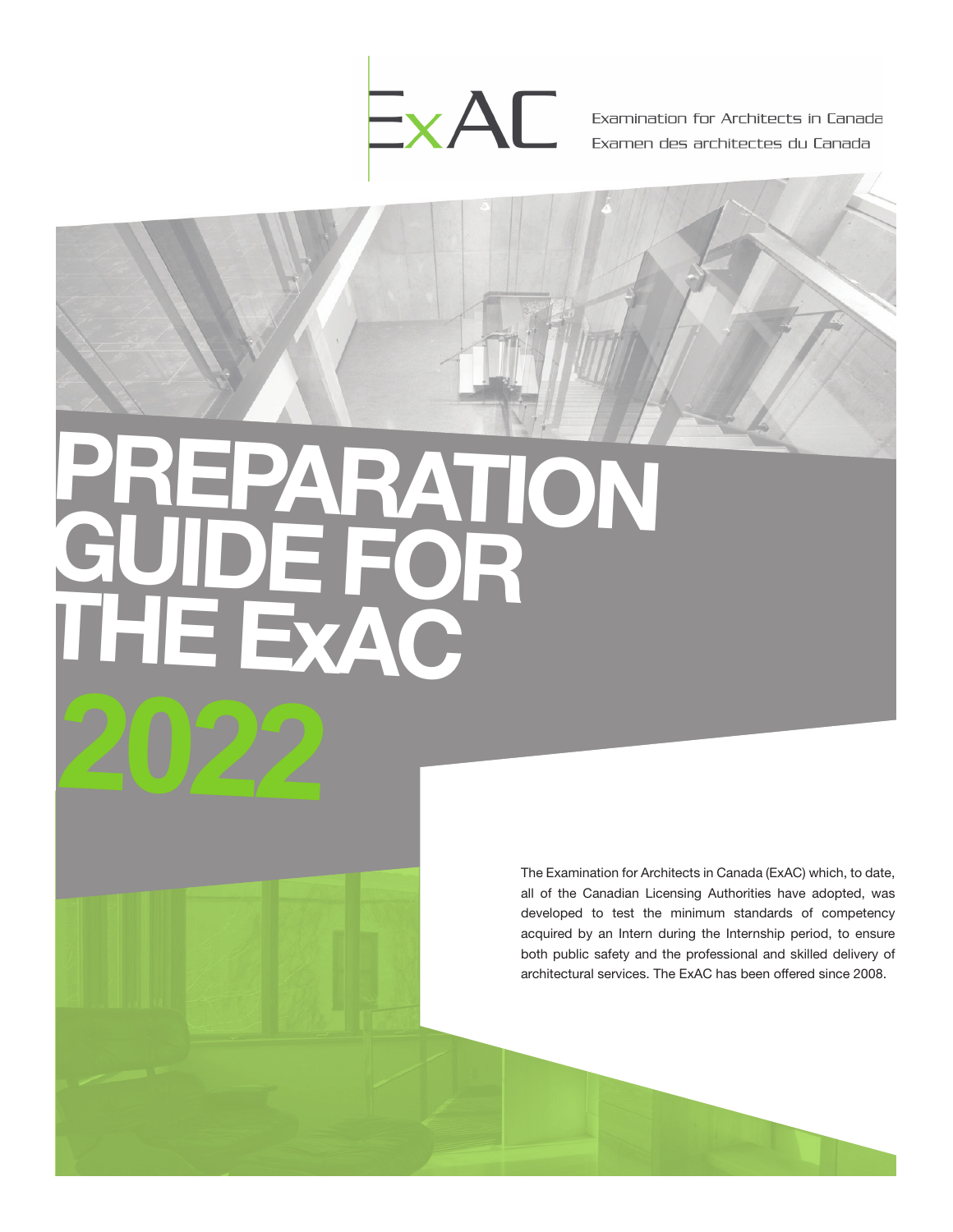



- 01 Purpose of the ExAC / page 3 02 ExAC Based on International Standards / page 3 03 Content / page 4 04 Question Types / page 5 05 Language and Units of Measurement / page 5 06 Delivery / page 5 07 Eligibility / page 6 08 Registration Period and Procedures / page 6 09 Fees / page 6 10 Personal Identification at the ExAC / page 7 11 At the Examination / page 7 12 Allowable Items at the ExAC / page 8 13 Prohibited Items at the ExAC / page 9 14 Special Accommodation at the ExAC / page 9 15 Cancellation of Registration / page 9 16 Reporting Results / page 10 17 Request for Review / page 10 18 Retaking the ExAC / page 11 19 Security Protocol at the ExAC / page 11 20 Conduct / page 12 21 Confidentiality Agreement / page 12 22 Equivalency/Transition / page 13 23 Registration Form for the ExAC / page 13 24 General and Specific Objectives / page 13
	- 25 References/Resources / page 13
	- 26 Questions & Answers / page 13

## TABLE OF **CONTENTS**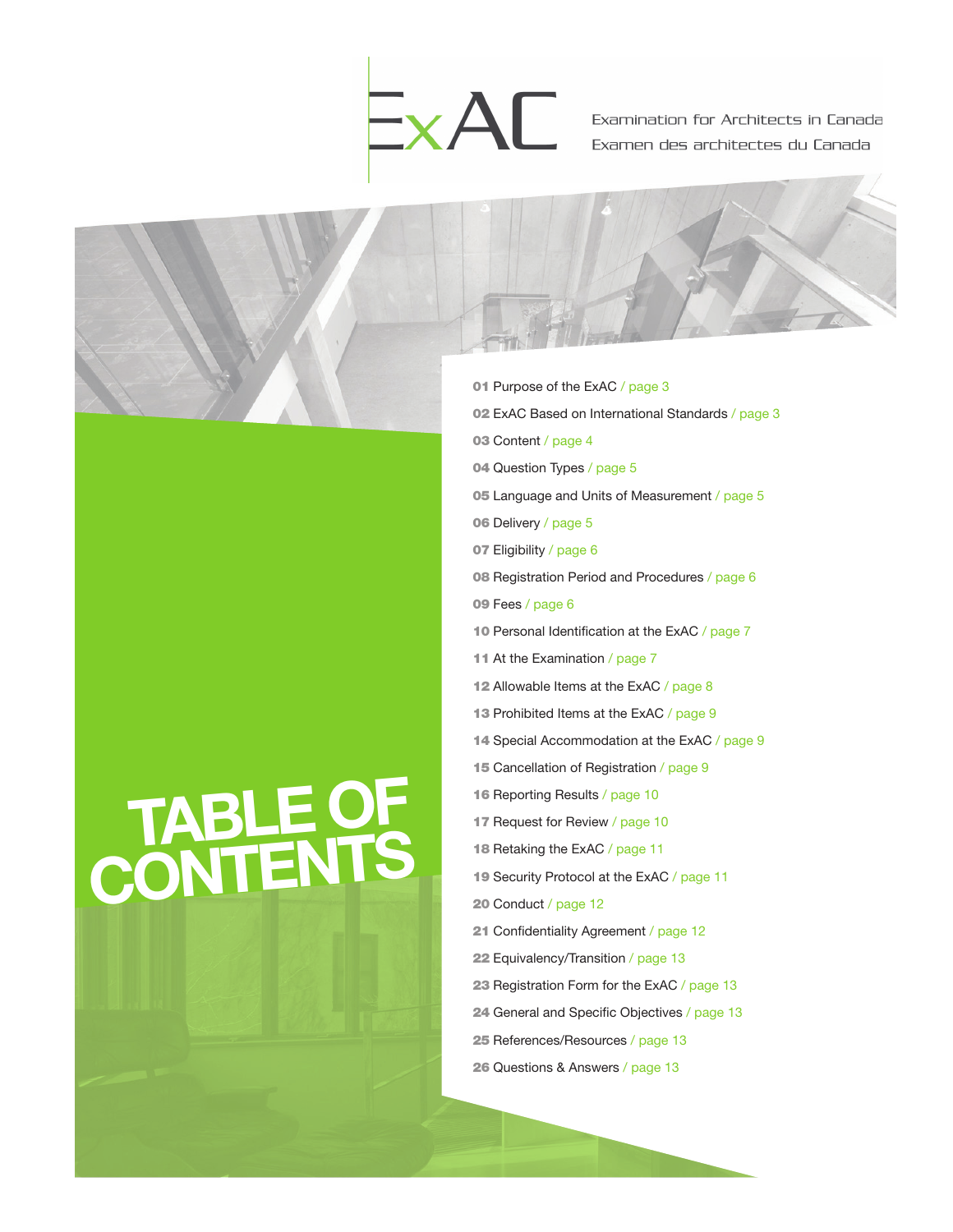

### PURPOSE OF THE ExAC

02

01

The ExAC has been developed to assess the Interns' competencies acquired during the Internship period, to ensure both public safety and the professional and skilled delivery of architectural services.

#### ExAC BASED ON INTERNATIONAL STANDARDS

The first priority of the Regulatory Organizations of Architecture in Canada (Licensing Authorities) was to create an examination, in English and French, which meets international standards for the development, administration, scoring and reporting of licensing examinations.

Development and validation teams of architects from the Licensing Authorities, guided by the test consultants, developed the general and specific objectives as well as the table of specifications, and wrote the items following strict metrological properties. The Licensing Authorities' goals include the optimization of the quality and fairness of every aspect of the ExAC.

The Committee for the ExAC, with a mandate to oversee the management of the examination, is composed of representatives from the profession from all regions of Canada who are members of the ExAC Agreement Protocol.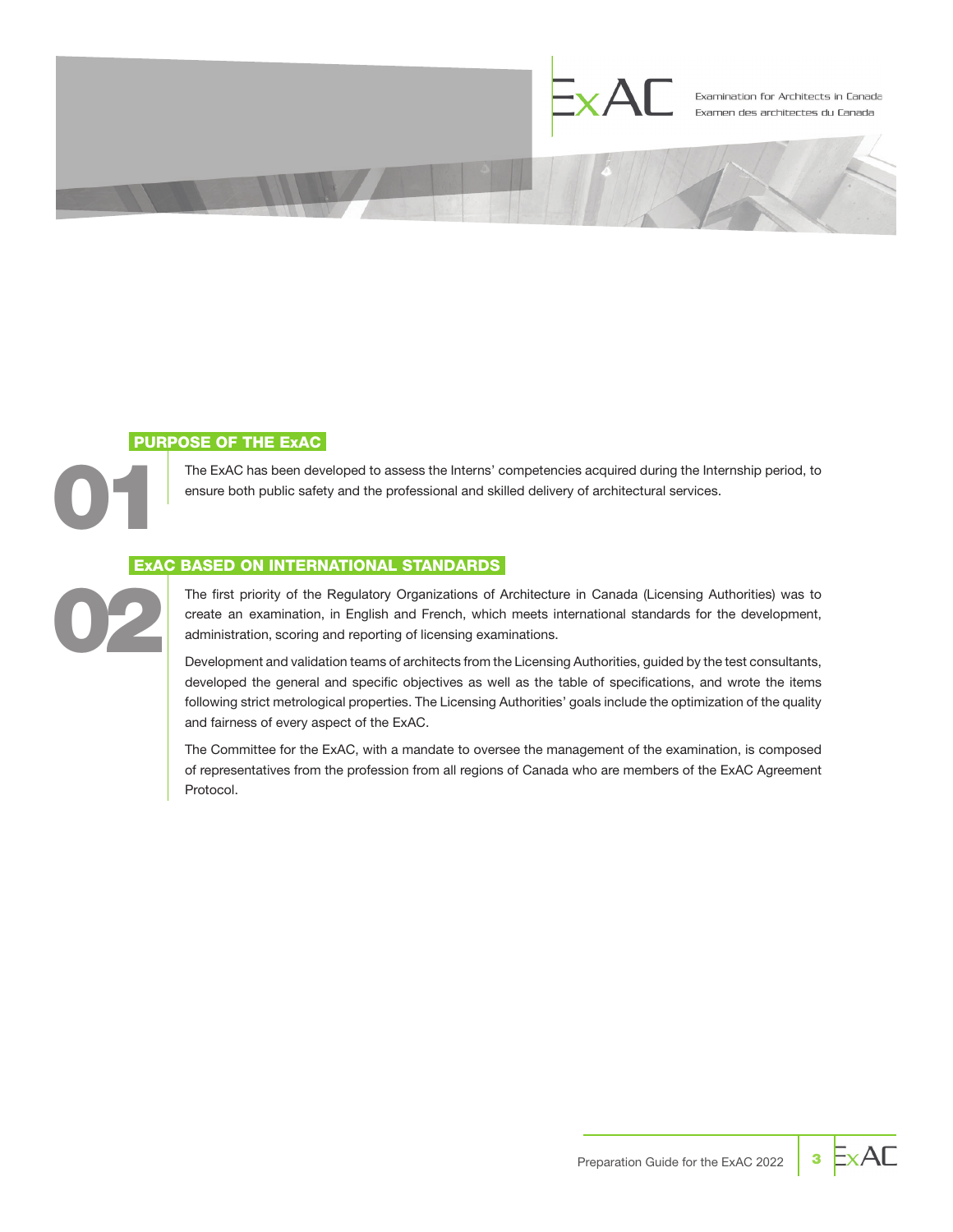

#### **CONTENT**

The ExAC is composed of four sections covering the following themes: The ExAC is co

- Programming
- Site and Environmental Analysis
- Coordinating Engineering Systems
- Cost Management
- Schematic Design
- Design Development

#### • Final Project

SECTION 3

#### SECTION 4

- Bidding and Contract Negotiations
- Construction Phase Office Functions
- Construction Phase Field Functions
- Project Management

#### SECTION 2

• National Building Code of Canada

Note *Except for Section 2 related to the National Building Code, the Intern will not be permitted to have*  any books, notes or reference material at the examination. For the National Building Code section, the Intern will be permitted to bring into the examination room only a paper format of the National *Building Code of Canada (2015 Edition), without the provincial adaptations. Interns who use any Building Code other than the specified National Building Code do so at their own risk.*

#### THE PRINCIPAL SOURCES OF THE EXAMINATION CONTENT ARE THE:

- Canadian Handbook of Practice for Architects (CHOP), 2020;
- Internship in Architecture Program (IAP);
- National Building Code of Canada, 2015 Edition (without the provincial adaptations).

#### STUDY GUIDE FOR THE ExAC

The ExAC is an experience based examination where the questions are generated using a set of General and Specific Objectives. I nterns s hould refer to this d ocument and familiarize t hemselves w ith these objectives while preparing for the ExAC. There is no preperation course or study guide approved by the ExAC committee. Interns participating in any program or workshop, or referring to any study guides produced by third parties, do so at their own risk and expense. Neither the Committee for the ExAC nor any of the Regulatory Organizations of Architecture in Canada shall be held responsible for any actions, claims or guarantees made by third party providers, whether expressed or implied.

For a listing of texts, documents and Internet links that will assist the Intern in preparing for the ExAC, refer to *Preparation - References and Resources* on the ExAC Web site at www.exac.ca.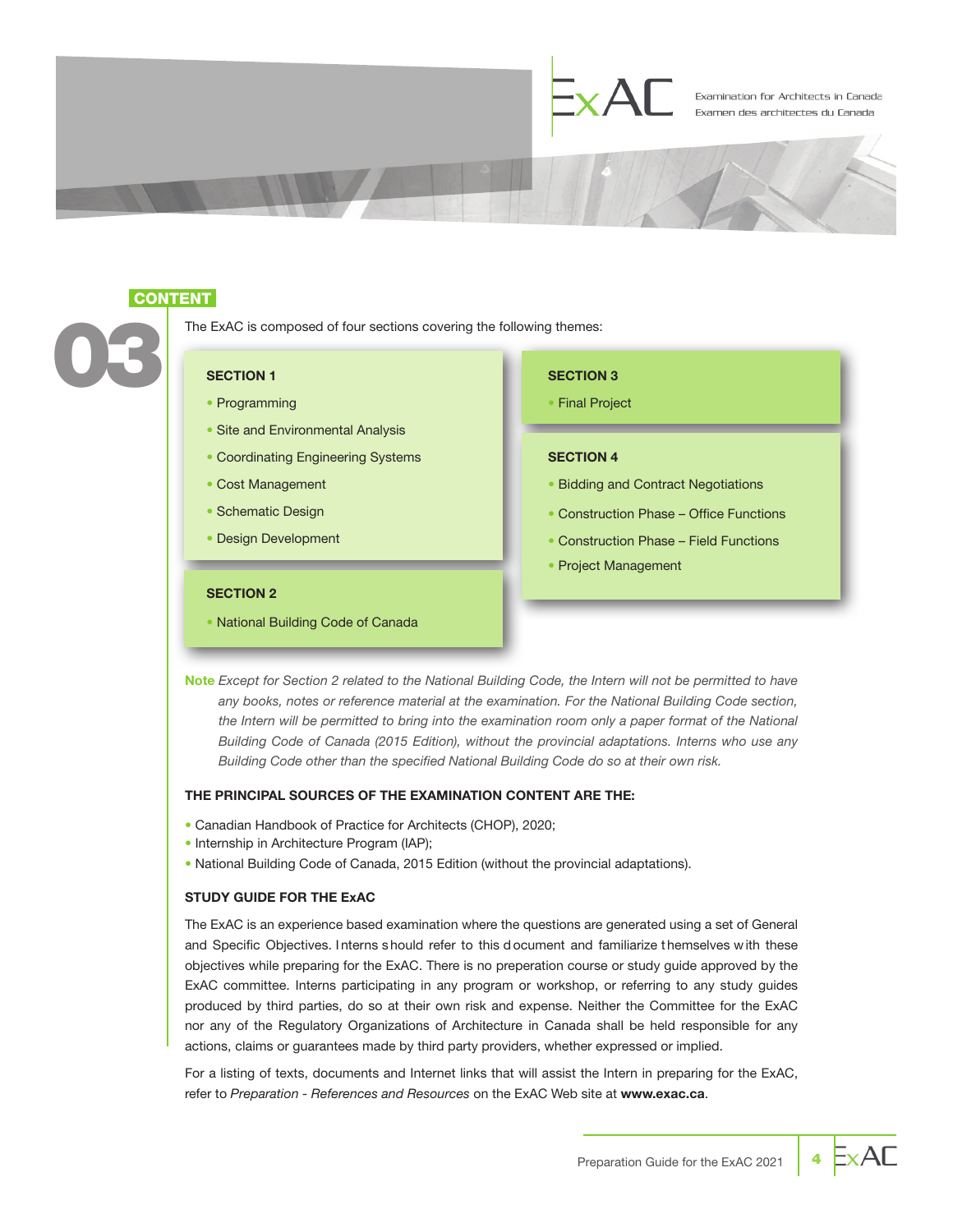

#### QUESTION TYPES

The sections of the ExAC are composed of the following question types:

- Multiple Choice;
- Pairing/Matching of components;
- Placing steps/statements in order sometimes combined with multiple choice;
- Sentence Completion/Fill in the Blank;
- Short Answer.

Examples of question types are posted on the ExAC Web site located at www.exac.ca.

#### LANGUAGE AND UNITS OF MEASUREMENT



06

04

The ExAC is a metric exam. However some references provided during the examination may be in Imperial units.

Interns have the option of writing the ExAC in either English or French. Interns will receive the examination booklet only in the language chosen on their registration form.

Note *It is important to be fluent in the chosen language. The use of a dictionary or a translation device is not allowed.*

#### **DELIVERY**

The ExAC is delivered once each year simultaneously across Canada.

The ExAC is delivered in four one-half day sessions over a period of two consecutive days. Dates are set out on the ExAC Web site at www.exac.ca.

The ExAC is a pencil and paper examination.

The ExAC will be administered in each province/territory of Canada listed at the beginning of this guide.

The ExAC may be offered in multiple locations in various provinces, subject to each Licensing Authority's specific requirements.

All Interns writing the ExAC for the first time are required to register and take all four sections over the period of two consecutive days.

All Interns must register for the ExAC in the jurisdiction in which they are an Intern.

All Interns may write the ExAC in any location in Canada where a Licensing Authority offers the examination.

Note *An Intern located in Yukon or Nunavut should contact one of the Licensing Authorities listed on the ExAC Registration Form.*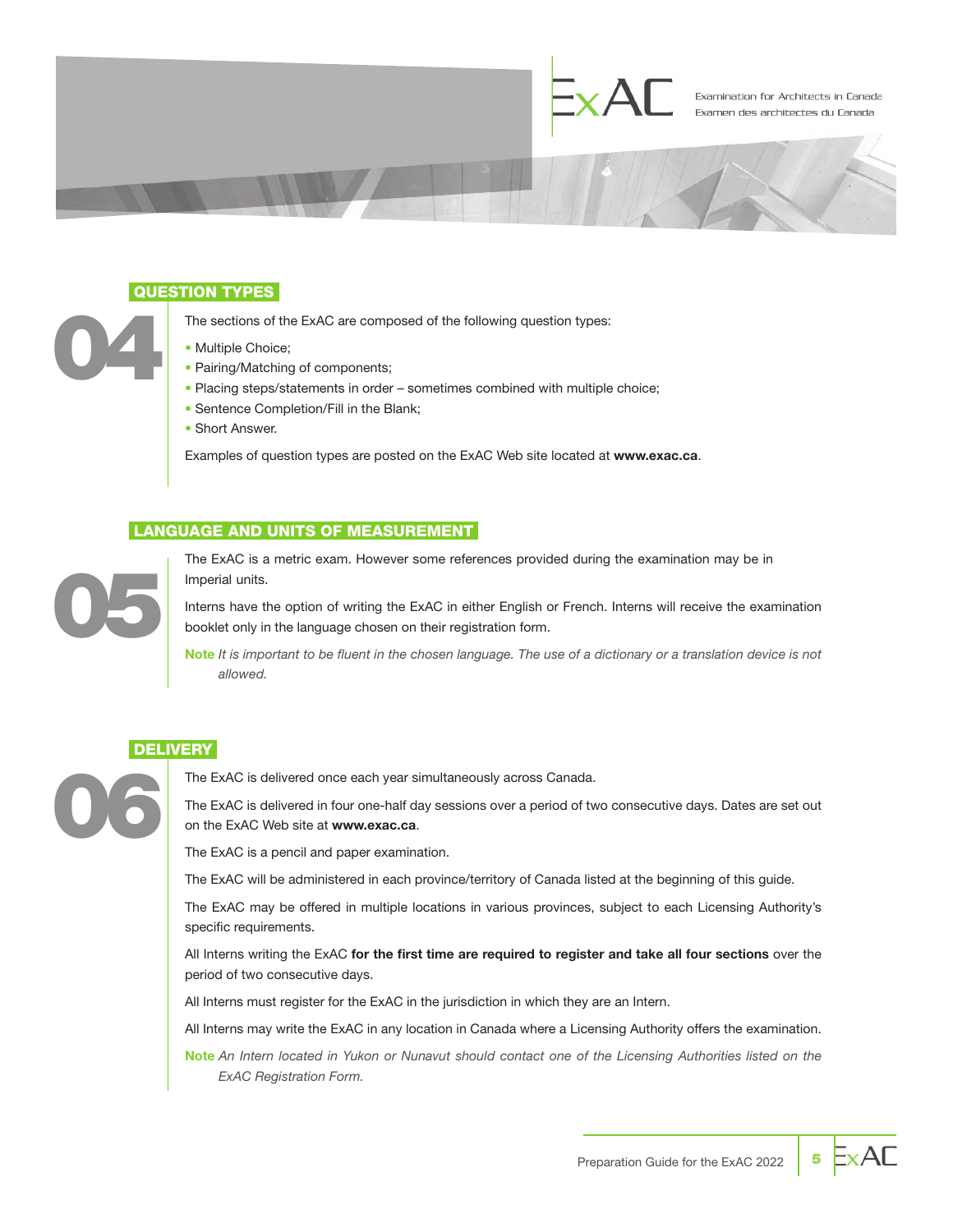

#### **ELIGIBILITY**

To be eligible to register for the ExAC:

- 1. You must hold Intern status with one of the Regulatory Organizations of Architecture in Canada and be in good standing or hold Provisional CACB certification) and;
- 2. You must have recorded hours in the Canadian Experience Record Book (CERB) and submitted them for review and approval and;
- 3. A minimum of 2800 hours must be approved. You will not be officially registered for ExAC without 2800 hours of approved experience and;
- Note *The deadline to submit experience hours is July15, 2022, at 12h00. Hours submitted after this date will still be reviewed by your Licensing Authority but cannot be reviewed in time in order for these hours to be considered toward your 2800 hour requirement necessary to sit for the 2022 ExAC.*
- 4. You must complete and submit the *Registration Form* and pay the fee.

#### REGISTRATION PERIOD AND PROCEDURES

08

09

07

The ExAC registration period will open and close as noted on the ExAC website at www.exac.ca. The ExAC Registration Form, attachments and payment must be received by the Licensing Authority location by 12:00 (noon, local time) on the last day of the registration period. Within 30 days of receiving an Intern's application, the Licensing Authority will issue a Letter of Acknowledgement. At least two weeks prior to the examination date, Interns will receive a Letter of Authorization advising them of the date, time and location of the examination venue.

*OAQ interns must register through the OAQ portal. OAA interns must register through the OAA registration link found on the front page of the ExAC Registration Form.* 

**FEES** 

The cost for the four sections is set out on the ExAC Registration Form located on the ExAC Web site at www.exac.ca.

All fees must accompany the ExAC Registration Form and are payable to the Intern's Licensing Authority whether or not the ExAC administration is being hosted by another Licensing Authority.

Methods of acceptable payments are at the discretion of the Intern's Licensing Authority. The ExAC Registration Form indicates a credit card payment option. It is recommended that Interns review the FAQ section on the ExAC website regarding acceptable methods of payment to their Licensing Authority.

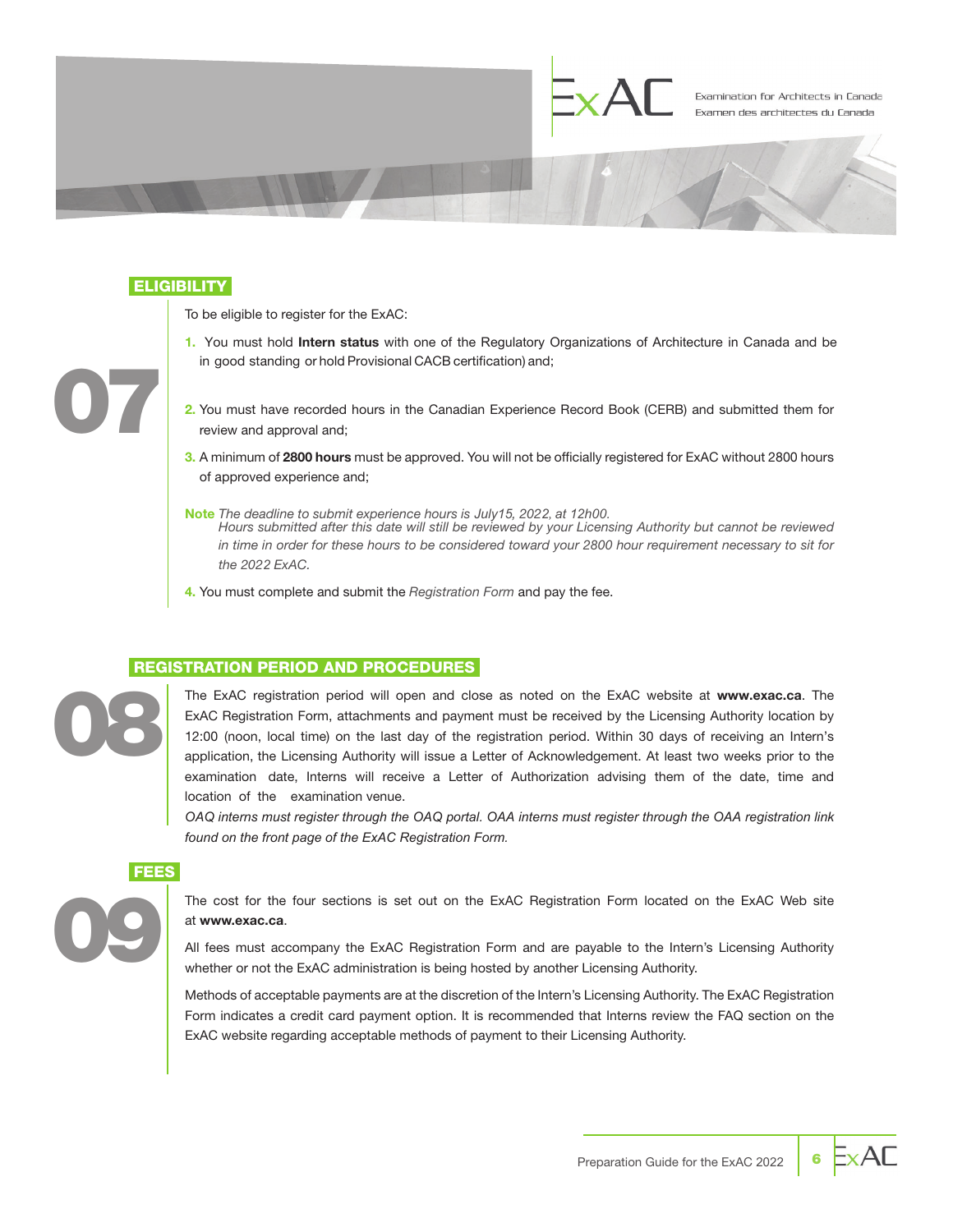

#### PERSONAL IDENTIFICATION AT ExAC

At the examination location, Interns must provide valid official government photo identification (ID) with signatures. Acceptable ID includes a passport, driver's license or Canadian citizenship card. The Intern must also bring their Letter of Authorization to write the ExAC.

Note *Interns will not be admitted to the examination room without the proper form of identification. Supervisor/ Invigilator will visually verify if the person is the same as the one appearing on the ID photo. Visual identity verification may be conducted by a male or female Supervisor/Invigilator.*

#### **AT THE EXAMINATION**

10

11

The Intern should arrive at the examination location at least 30 minutes before the commencement of the examination to allow for administrative procedures.

Late arrivals will not be permitted entry to the examination room while exam instructions are being given, and no additional time will be added to the examination. Entry will only be provided for 30 minutes after the examination begins.

The Intern must remain in their seat during the examination, except when authorized to leave by the Supervisor/Invigilator.

The Intern must bring their own HB pencils. It is the Intern's responsibility to make sure to use HB pencils. HB pencil is the only one guaranteed to work on the Answer-Sheet.

The Intern must raise their hand to notify the Supervisor/Invigilator if he/she needs additional scratch paper or to go to the washroom.

All electronic devices, (including but not limited to portable music devices, smartphones, tablets and laptops) must be turned off and placed in the Intern's purse, briefcase, knapsack etc. None of these devices may be used during the examination, whether in the examination room or on a bathroom break.

Note *At the conclusion of the examination, before each Intern is permitted to leave the room, the Supervisor/ Invigilator will collect each Intern's Question Booklet, Answer Sheet(s), Appendix (if any), envelope and scratch paper.*

ExAC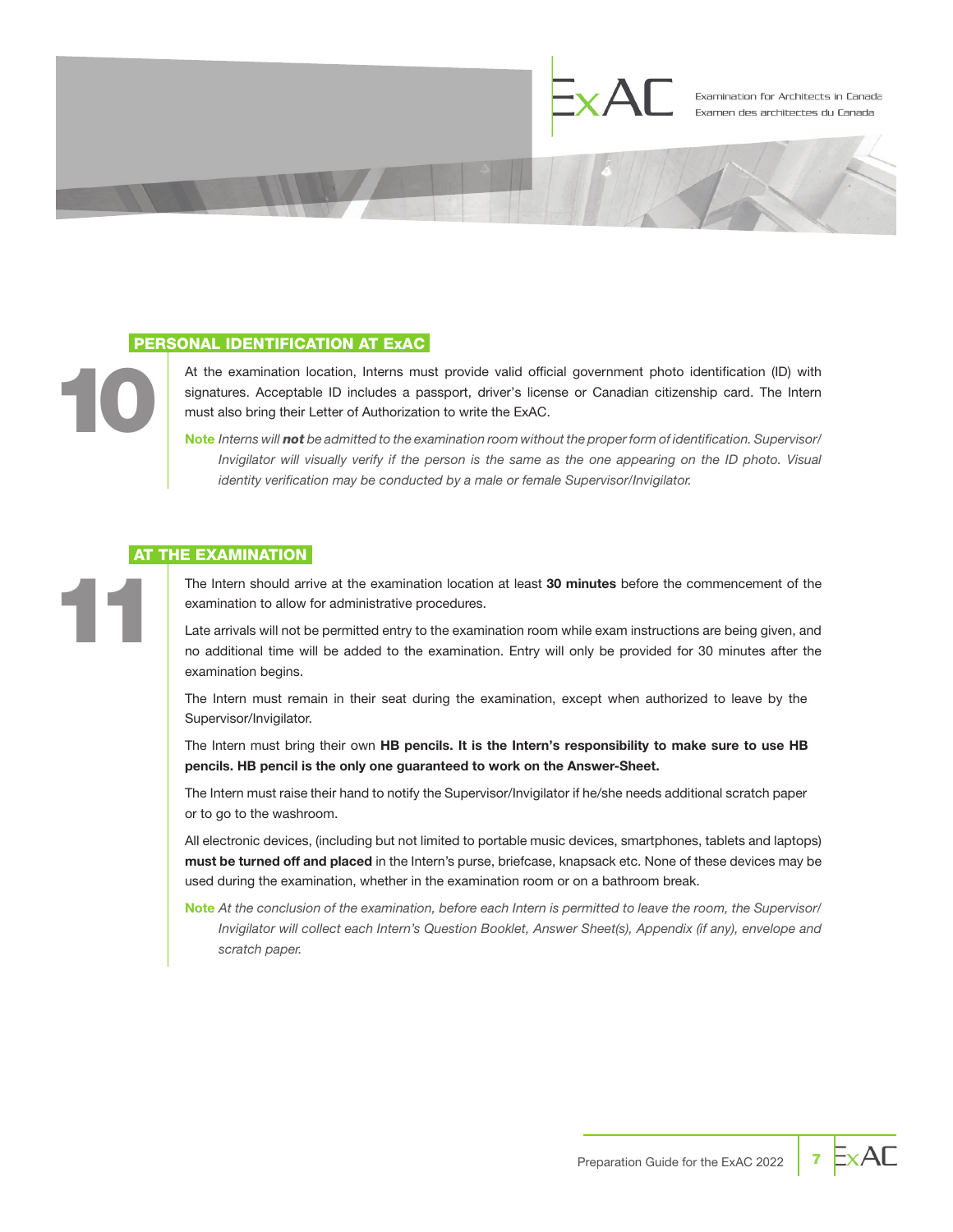

#### ALLOWABLE ITEMS AT THE ExAC

12

#### FOR ALL FOUR SECTIONS OF THE EXAC:

- Calculator Only a basic calculator that is non-programmable, non-communicating, and non-printing is allowed. It must not have preloaded formulas or have the capacity to store formulas, store and/or send or receive text. The Supervisor/Invigilator may note the type of calculator used and fill an Incident Report that could lead to the examination results being voided. You may not use the calculator on a personal electronic device.
- Wallets, purses, briefcases, knapsacks, electronic devices (including but not limited to portable music devices, smartphones, tablets and laptops) and other personal items – These items may be brought into the examination room but must be stowed under the Intern's desk/table at which the examination is written and can only be accessed with the permission of the Supervisor/Invigilator. Any attempt by Interns to access books, study material, notes, etc. during the examination is prohibited. All electronic devices must be turned off and placed in the Intern's purse, briefcase, knapsack, etc. In the case of any unauthorized accessing or use of the items listed here, an Incident Report will be filed and may lead to the examination results being voided.
- Beverage Only water and coffee/tea is allowed in the examination room, except in the case of approvals granted through a Special Accommodation request.
- Paper tissues Must be kept in a transparent package/plastic bag.
- Watch or silent travel clock.
- HB Pencils, eraser, small pencil sharpener without pencil-case, except if it is transparent.
- Note *You must use an HB pencil. The use of another kind of pencil will invalidate the scoring of your examination.*

#### FOR THE NATIONAL BUILDING CODE SECTION OF THE ExAC:

For the National Building Code section only (Section 2), Interns are permitted to bring only a paper format of the *National Building Code of Canada* (2015 Edition), without the provincial adaptations, into the examination room for use in answering the questions. Only a paper format of the National Building Code may be used. The Intern has the responsibility to make sure that his/her paper format of the Code does not contravene the Canadian Copyright Act.

#### Note *Interns who use any Building Code other than the specified National Building Code do so at their own risk.*

The paper format of the National Building Code brought into the examination room may contain hand-written annotations and be tabbed. Interns are not permitted to add pages to their National Building Code: no additional references, indexes, matrixes or notes may be added by additional pages to the National Building Code. If the additional pages are found during the administration of the examination they will be confiscated by the test Supervisor/Invigilator. While in the examination room, however, an Intern may not make any hand-written notations or markings of any kind in **their** copy of the National Building Code.

ExAC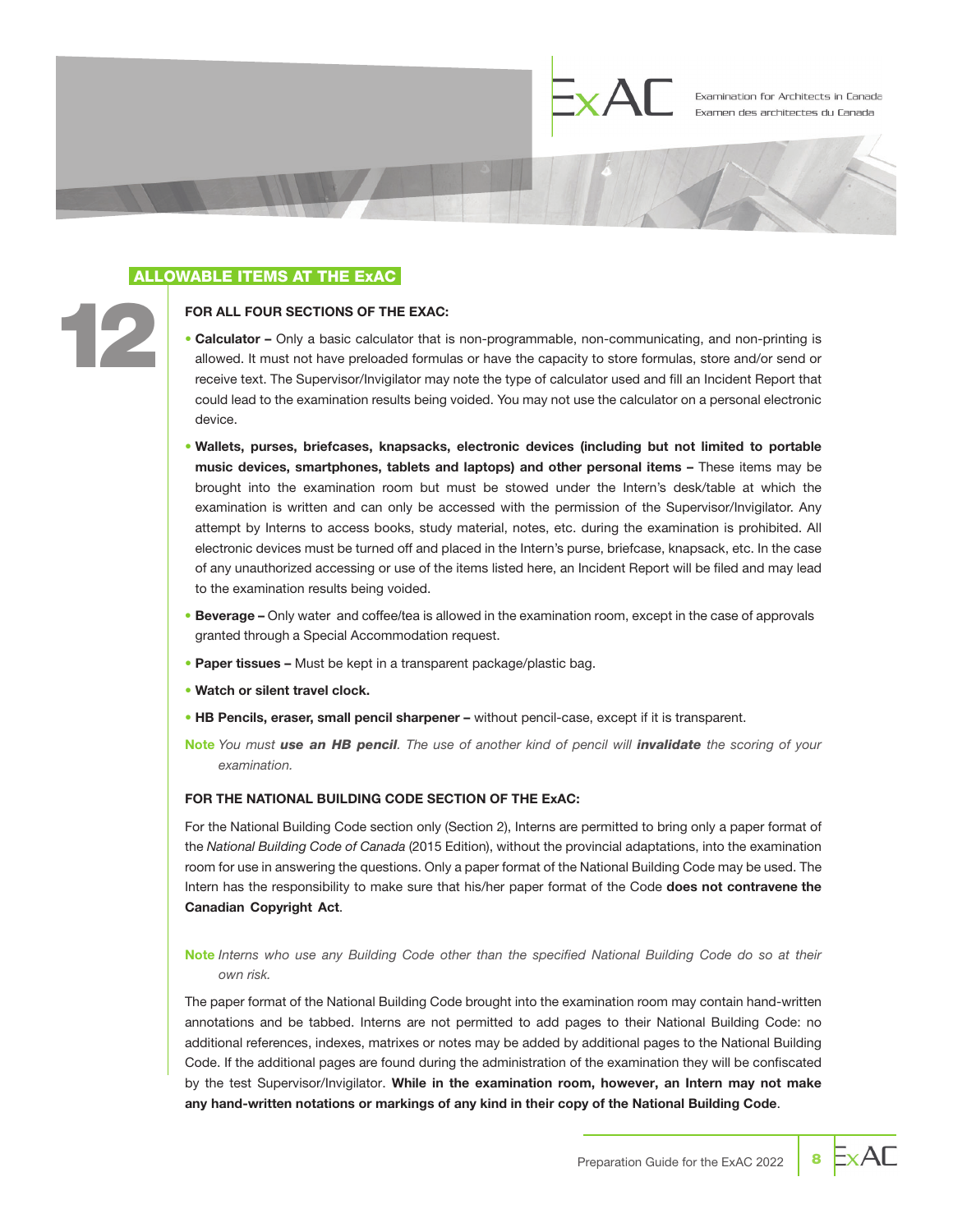

#### PROHIBITED ITEMS AT THE ExAC

- A dictionary or thesaurus of any type that aids in word definition or language translation;
- Scratch paper (it will be included in the exam package);
- Headphones (earplugs are permitted);
- Food/candy, except in the case of approvals granted through a Special Accommodation request.

Examination Supervisors/Invigilators reserve the right to confiscate any materials/aids not in compliance with the Preparation Guide for the ExAC.

#### SPECIAL ACCOMMODATION AT THE ExAC

Any Intern who requires Special Accommodation at the examination must obtain prior approval from their Licensing Authority. Please indicate this requirement on the ExAC Registration Form.

The Intern must provide a specific diagnosis by an appropriately licensed professional that includes a description of the accommodations that are appropriate to the Intern's condition.

If an Intern arrives at the examination location and has not received such approval from their Licensing Authority, they will not be admitted as an Intern requiring Special Accommodation.

#### CANCELLATION OF REGISTRATION

14

15

13

All requests for cancellation of registration must be in writing. If a written request is received:

• More than twenty-one days prior to the examination the Intern will receive a refund of 75% of examination fees paid. Within twenty-one days prior to the examination there will be no refund.

• Within twenty-one days prior to the examination there will be no refund. For an Intern who is registered but is absent at an examination, that section is considered a fail. Where it is determined that an Intern is unable to write all or a portion of the four sections of the ExAC as a result of Exceptional Circumstances, details must be provided in writing within 30 days after the examination session to the Intern's local ExAC Administrator. The National Committee will be responsible for considering these requests. Should the Committee for the ExAC concur with the Exceptional Circumstances, the Intern will be provided a full refund for the section(s) not taken and the overall time within which the ExAC must be completed will be extended by one additional writing of the ExAC (see Section 18).

Exceptional Circumstances may include death in family, personal illness or unforeseeable difficulty. Work related scheduling issues will not be accepted as Exceptional Circumstances.

The examination will proceed as scheduled regardless of weather conditions. Interns are responsible to make arrangements to arrive at test sites as the scheduled dates and time. Refunds will not be issued to those failing to attend the examination on the dates and time indicated because of weather conditions.

 $\mathsf{ExAF}$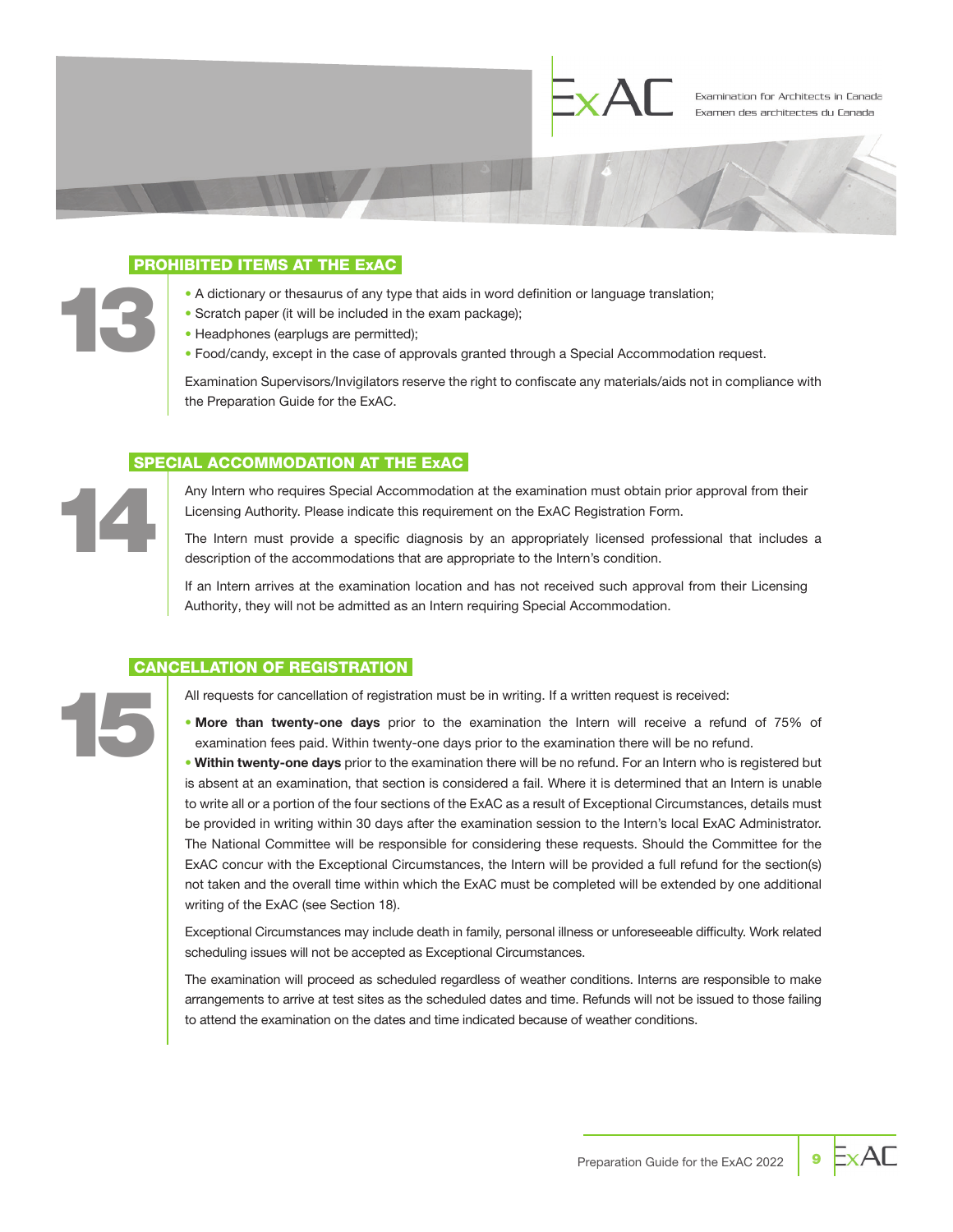

#### REPORTING RESULTS

16

17

The examination results will be mailed to Interns by mid-February 2023 in the form of an ExAC Transcript issued by their Licensing Authority. The results for each section of the ExAC will be identified as pass or fail. The examinee will not receive a score or a percentage. In the case of a fail score, examinees will be informed of the General Objectives they will need to focus on, as the results indicate that the intern did not perform adequately in these areas. No further details will be provided to examinees.

Note *A cut score is used to identify pass/fail results and is determined by a panel of Architects with the examination consultants after the administration of the examination. The consultants employ various statistical models, designs and analyses for the determination of cut scores and to ensure that it is valid and reliable. The cut score is not published.*

For additional information, refer to the ExAC Web site at www.exac.ca.

#### REQUEST FOR REVIEW

For Interns who do not successfully complete the ExAC, a formal review procedure is available for the section(s) that they wrote that year. On receipt of a formal Request for Review, the Committee for the ExAC will review the examination and advise the Intern of the results. The decision of the review is final.

A Review Fee will apply to any Intern wishing to have their examination reviewed. If successful, the Review Fee will be refunded.

An Intern may make a Request for Review of a failed examination provided that the request is:

- In writing;
- Accompanied by the required \$300 fee (plus applicable taxes);
- Submitted to his/her home Licensing Authority;
- Received by his/her home Licensing Authority during the request for review period.

In situations where there were circumstances or factors negatively impacting on the Intern's performance which were not reported at the time of the examination or concerns raised were not resolved to the satisfaction of the Intern a formal Request for Review may also be submitted. In the 30 days following the examination session, the Intern must write a letter to their Licensing Authority with explanations about the circumstances.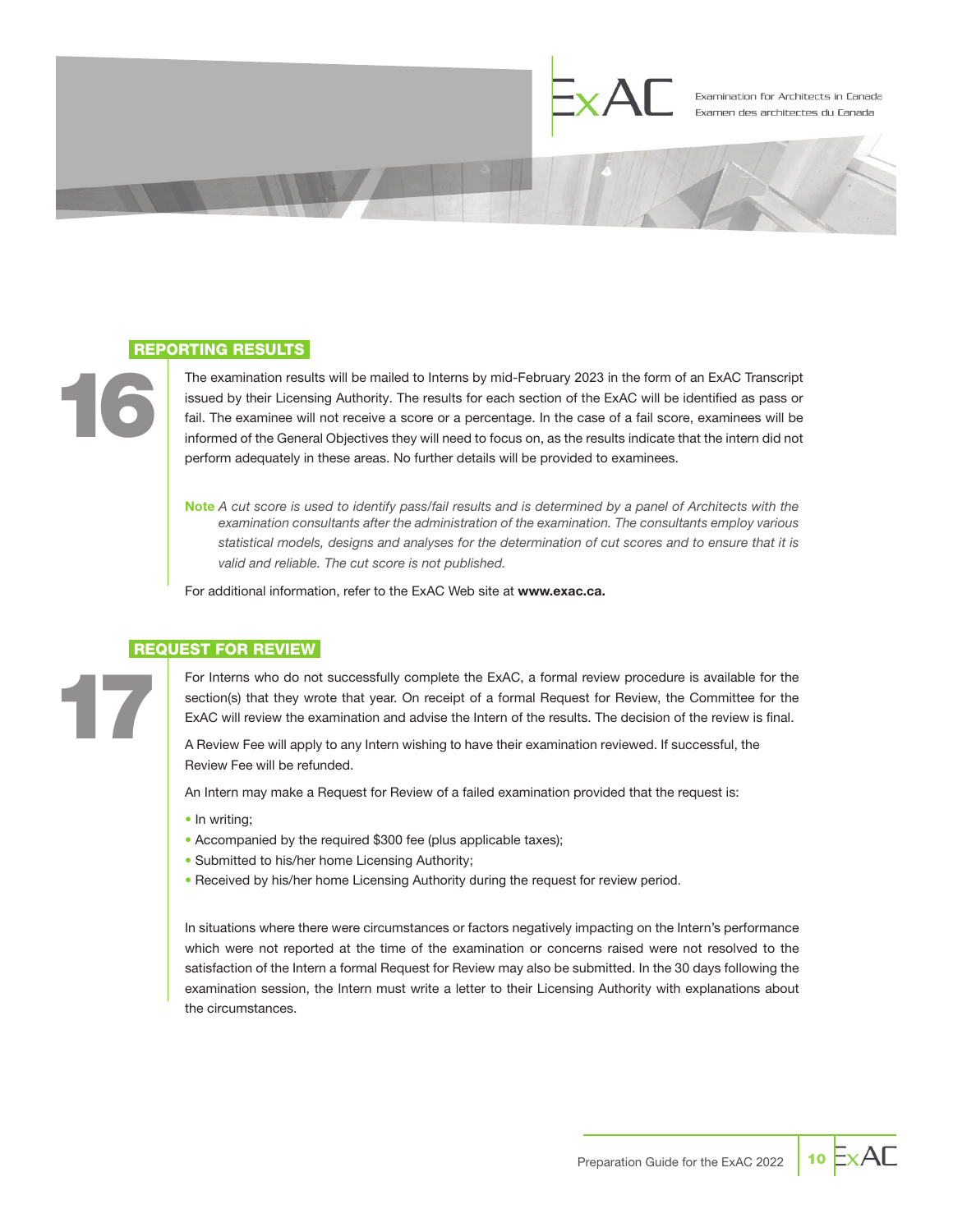

#### RETAKING THE ExAC

18

19

Interns are given three consecutive attempts to achieve a pass on all four sections of the ExAC. During the initial attempt if an Intern does not successfully pass all the sections of the examination they must register and rewrite all the failed section(s) at the next session of the ExAC. If they fails to succeed at this first retaking, they will be offered a *final attempt* to complete all the remaining failed section(s) at the next session of the ExAC. If the Intern fails to achieve a pass on all sections of the examination at this final atternpt, they will be considered a new candidate for the examination and they will therefore have to rewrite all the sections of the examination as a First Time Applicant.

Note *For an Intern who is registered but is absent at an examination (or who does not register to rewrite a failed section), that section is considered a fail.*

#### SECURITY PROTOCOL AT THE ExAC

To ensure the integrity of the ExAC, specific security measures are enforced during the examination:

- No portion of the ExAC can be copied or removed from the examination location.
- The contents of the ExAC Envelope include:
- Mutliple Choice Question Booklet;
- Appendix (if any);
- Multiple Choice Answer Sheet;
- Short Answer Booklet (if any);
- Scratch paper.
- Note *At the conclusion of the examination, before each Intern is permitted to leave the room, the Supervisor/ Invigilator will collect each Intern's Question Booklet, Appendix (if any) and Answer Sheet in addition to the ExAC envelope containing scrap paper.*

An Intern will not be permitted to leave the examination room within the final 30 minutes of the examination until all ExAC material has been collected from all Interns.

No electronic devices, (including but limited to portable music devices, smartphones, tablets and laptops) are permitted to be used while the Intern is in the examination room or during any breaks.

An Intern will not be permitted to leave the examination room for any purpose other than for a washroom break or illness during which they will be accompanied by a Supervisor/Invigilator.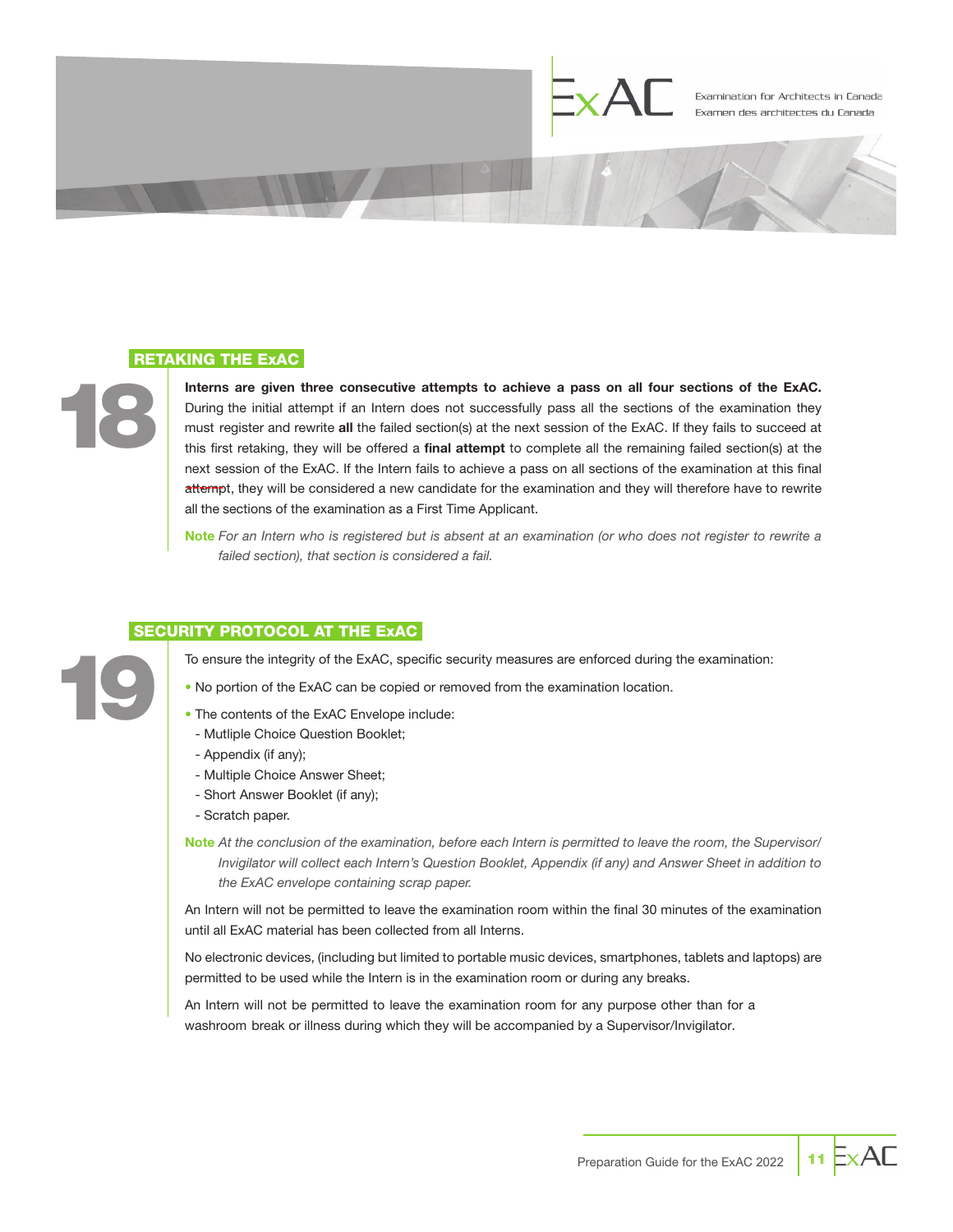

#### **CONDUCT**

20

21

This is a professional examination and Interns are expected to conduct themselves in a professional manner at the examination.

Supervisors/Invigilators are authorized to observe and monitor Interns' behaviour during the examination.

If Interns are observed communicating in any way or viewing another Intern's paper during the examination, they will be permitted to complete the examination but they will be advised that the Supervisors/Invigilators will file an Incident Report with the Committee for the ExAC.

Any cheating and/or attempts to disclose the substance of the ExAC items or content before, during and/or following the examination will be dealt with by the Committee for the ExAC. Such action may include:

- Suspension of future ExAC privileges pending resolution of the matter;
- All examination results invalidated;
- Legal procedures.

#### CONFIDENTIALITY AGREEMENT

Each Intern will be required to sign the following Confidentiality Agreement as part of the ExAC Registration Form.

#### CONFIDENTIALITY AGREEMENT & COMPLIANCE REQUIREMENT

I understand that the content of each section of the Examination for Architects in Canada (ExAC) is confidential and subject to Canadian copyright laws.

I agree that I will not divulge any question with respect to the ExAC to any individual or entity.

I agree that I will not participate in developing or delivering formalized ExAC preparation courses or study guides for a period of 5 (five) years after last writing any section of the ExAC.

I understand that the unauthorized possession, reproduction, or disclosure of any examination materials, including the nature or content of the examination questions, before, during, or after the examination by any method is in violation of law and this Confidentiality Agreement.

A violation of this Agreement can result in civil liability and/or action by the ExAC Committee.

I agree that, in the event that I violate this Confidentiality Agreement, the ExAC Committee may suspend my examination taking privileges, cancel my examination scores, and seek recovery in a court of law for costs and civil damages.

This Agreement does not prevent me from disclosing information related to the ExAC to my Licensing Authority.

I declare that I have read and will adhere to the conditions as set out in the ExAC Preparation Guide.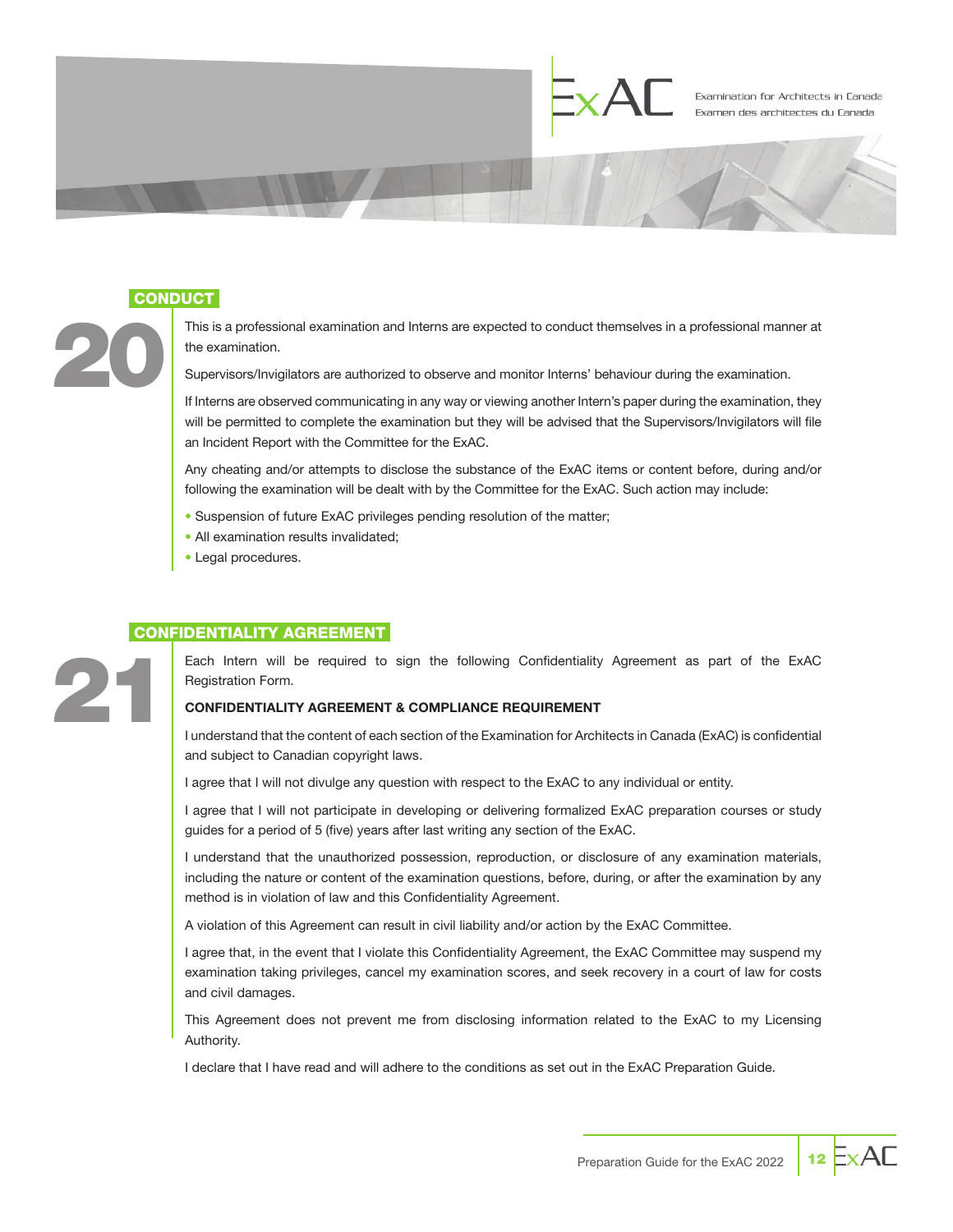

#### EQUIVALENCY/TRANSITION



New ARE exemptions will not be granted and previous ARE exemptions are considered expired. There are no exemptions for passing sections of ARE.

#### REGISTRATION FORM FOR THE ExAC

23

24

The Registration Form is located on the ExAC Web site at www.exac.ca. The ExAC registration period closes at 12:00 (noon, local time) on the last day of the registration period. For further information, refer to Section 8 of this guide book and the ExAC website.

#### GENERAL AND SPECIFIC OBJECTIVES

The General and Specific Objectives are located on the ExAC Web site at www.exac.ca and included with the ExAC registration package. The ExAC is based upon General and Specific Objectives which define the areas and levels of knowledge of the architectural profession which are measured to determine competency of the Intern. In preparation for the ExAC, Interns are encouraged to use the General and Specific Objectives from the ExAC website as a study guide.

### REFERENCE/RESOURCES 25

The References/Resources can be located on the ExAC Web site at www.exac.ca. The list of documents and Internet links will assist you in preparing for the ExAC. The ExAC committee does not guarantee the availability of all cited references and resources.

#### QUESTIONS AND ANSWERS



If you have questions related to the ExAC, visit the ExAC Web site at www.exac.ca for Frequently Asked Questions or contact the ExAC Administrator at your Licensing Authority.